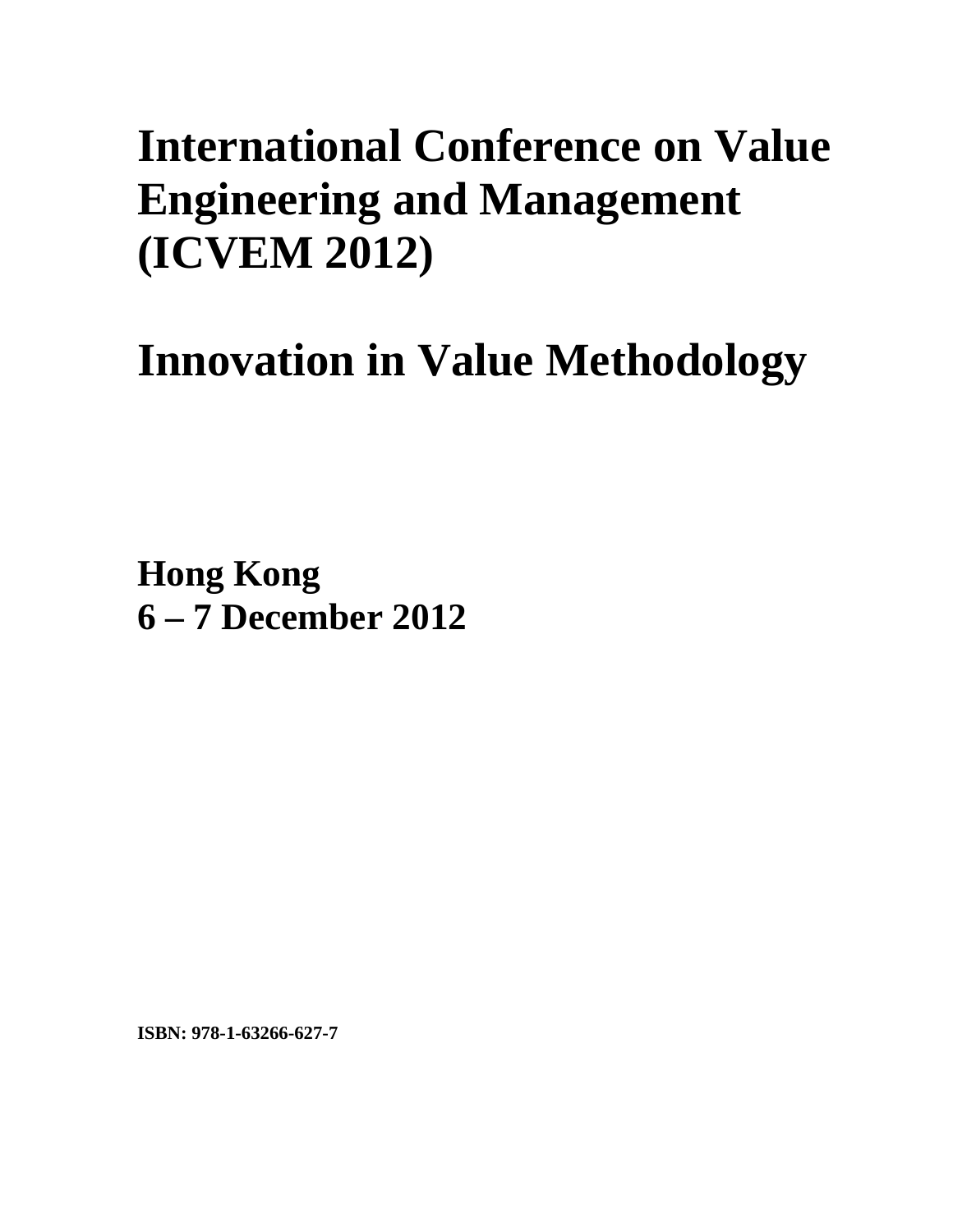**Printed from e-media with permission by:** 

Curran Associates, Inc. 57 Morehouse Lane Red Hook, NY 12571



**Some format issues inherent in the e-media version may also appear in this print version.** 

Copyright© (2012) by Hong Kong Polytechnic University Dept. of Building & Real Estate All rights reserved.

Printed by Curran Associates, Inc. (2014)

For permission requests, please contact Hong Kong Polytechnic University Dept. of Building & Real Estate at the address below.

Hong Kong Polytechnic University Dept. of Building and Real Estate c/o Prof. Geoffrey Q.P. Shen Hung Hom, Kowloon, Hong Kong

Phone: 852 2766 5817 Fax: 852 2766 5131

bsqpshen@polyu.edu.hk

#### **Additional copies of this publication are available from:**

Curran Associates, Inc. 57 Morehouse Lane Red Hook, NY 12571 USA Phone: 845-758-0400 Fax: 845-758-2634 Email: curran@proceedings.com Web: www.proceedings.com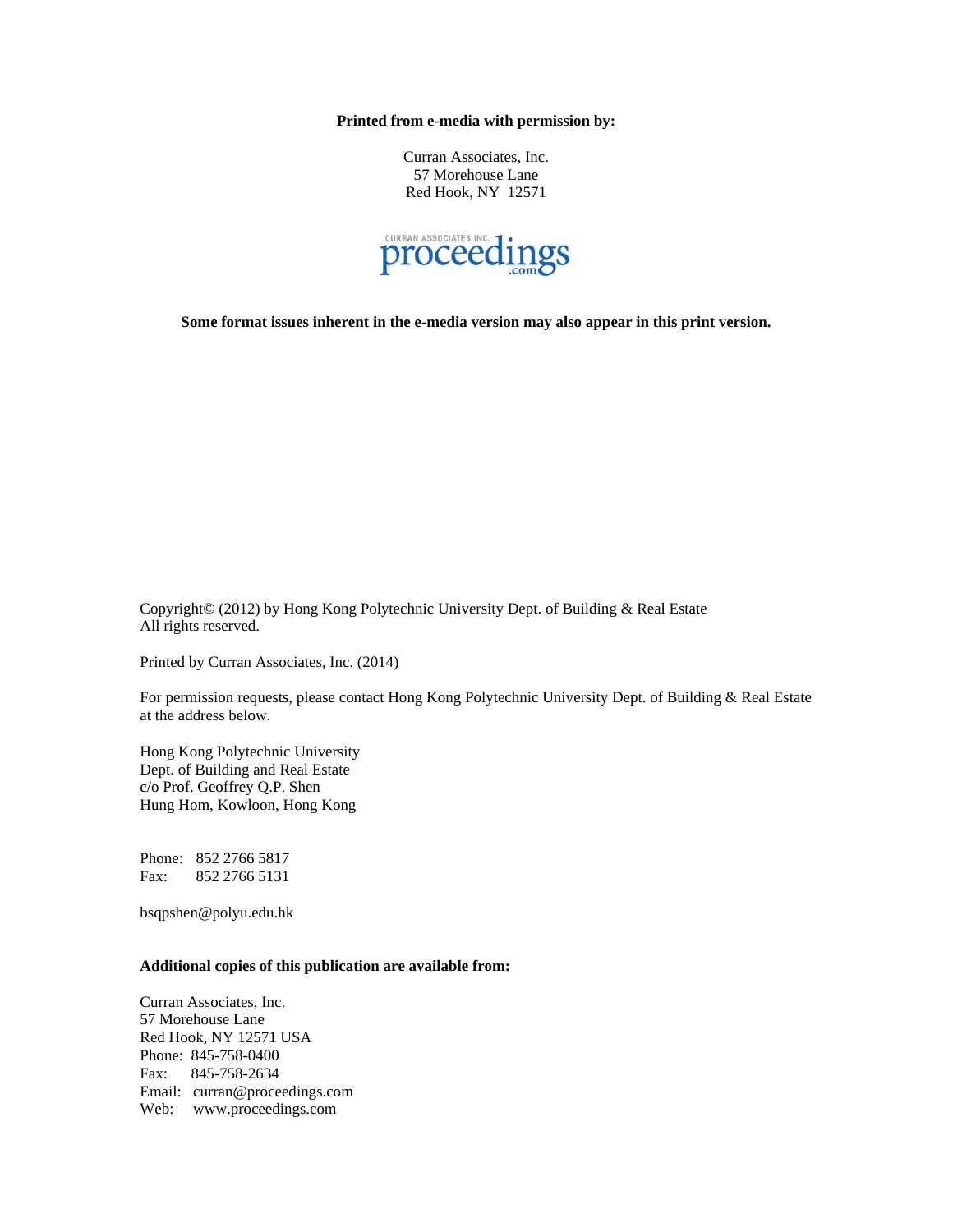### **TABLE OF CONTENTS**

## **SECTION A : SUCCESSFUL VALUE MANAGEMENT STORIES**

| A1.                                                           | Conceptual design of Sunda strait bridge using value engineering method 17<br>Berawi, M.A., Susantono, Banmbang, Miraj, P., Gunawan and Husin, A.E.<br>(Indonesia)                           |  |
|---------------------------------------------------------------|----------------------------------------------------------------------------------------------------------------------------------------------------------------------------------------------|--|
| A2.                                                           | Integration of risk management and value management - an Australian case<br>Ranesh Ahmed, Bushell John, Chileshe Nicholas (Australia)                                                        |  |
| A.3                                                           | Application of Value Engineering at Public Private Partnership project to<br>improve quality of feasibility study<br>Zetha, H.R., Berawi, M,A., Sesmiwati, Susilowati, Dofir, A. (Indonesia) |  |
| A4.                                                           | Value problems solving at design stage of the Malaysian public construction<br>Ab Ghani Rohanis and Ghazali Zawidatul AsmaI (Malaysia)                                                       |  |
| A5.                                                           | Hu Shouzhong, Gao Changkuan and Yan Dong (China)                                                                                                                                             |  |
| <b>SECTION B: PROJECT ADMINISTRATION AND VALUE MANAGEMENT</b> |                                                                                                                                                                                              |  |
| <b>B1.</b>                                                    | A comparison of the decision-making processes involved in public engagement<br>Leung Mei-Yung and Yu Jingyu (Hong Kong SAR)                                                                  |  |
| <b>B2.</b>                                                    | Henry John Gough (Australia)                                                                                                                                                                 |  |
| <b>B3.</b>                                                    | A pilot study on the integration of risk and value management 54<br>Ranesh Ahmed, Ma Tony and Chileshe Nicholas (Australia)                                                                  |  |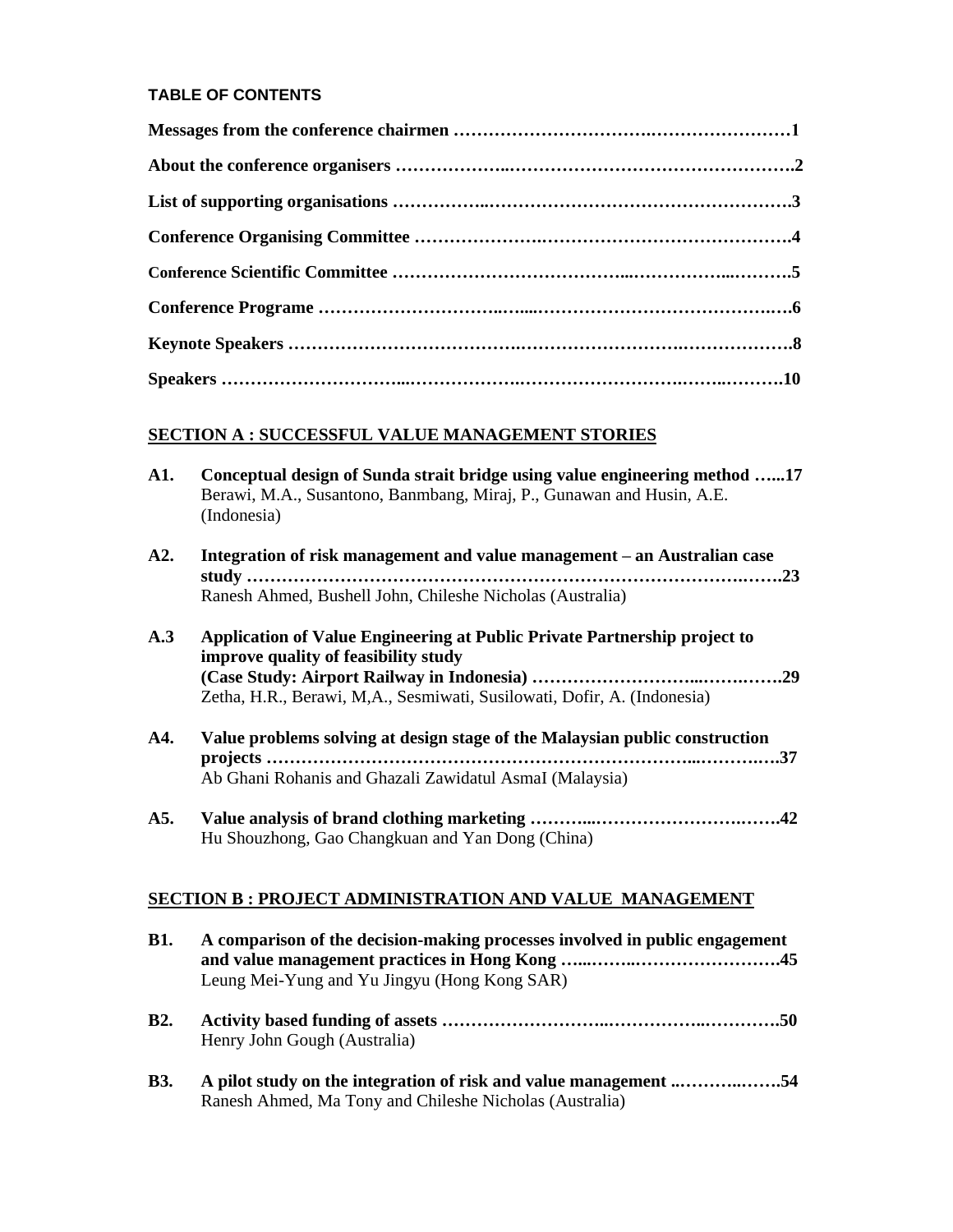| <b>B4.</b>  | Driving best value portfolios, program and projects through the application of<br>Martyn Philips and Shamsi Shihevan (Canada)                                                                            |
|-------------|----------------------------------------------------------------------------------------------------------------------------------------------------------------------------------------------------------|
| <b>B5.</b>  | Exploring governance issues on collaborative contracts in the construction<br>Chen Le, Manley Karen and Lewis Joanne (Australia)                                                                         |
| <b>B6.</b>  | Improving construction project performance using quality and value<br>Berawi, Mohamaed Ali, Susantono, Bambang, Abdul-Rahman, Hamzah, Sesmiwati,<br>Rahman, Herawati Zetha and Sari, Mustika (Indonesia) |
| <b>B7.</b>  | Pathology of the value engineering change proposal and introduced corrective<br>Payam Faraji, Ali Kabiry and Afsoon Haghahipour (Iran)                                                                   |
| <b>B8.</b>  | Target Value Design: Managing sustainability values in construction 85<br>Novak Vera (USA)                                                                                                               |
| <b>B9.</b>  | The new development of value engineering and lean management - Lean value<br>Mingxin Gao (China)                                                                                                         |
| <b>B10.</b> | Value management in infrastructure projects design: Unlocking project teams'<br>creativity<br>M.Saifulnizam, V.Coffey and N. Attan (Australia)                                                           |
| <b>B11.</b> | Value management in Malaysian: Past, present and future 105<br>Mohamad Ramly Zuhaili and Geoffrey Qiping Shen (Hong Kong SAR)                                                                            |
| <b>B12.</b> | Value(s) and Management: there's value everywhere! 111<br>Olaf de HEMMER (France)                                                                                                                        |

### **SECTION C : SUSTAINABILITY AND VALUE MANAGEMENT**

**C1. Sustainability evaluation, life cycle assessment and facilities management for Geelong retail development …………...……….………………..…..…………...117** Eric Chan, Keesje Wassink and Nishani Habakkala (Australia)

#### **SECTION D : NEUROSCIENCE, NEUROIE AND VALUE MANAGEMENT**

- **D1. A neuroscientific approach of user demand analysis and design improvement: A case of accessory design ………...………..…….………………..…..…………...126** Qingguo Ma, Yujing Huang, Lan Ye, Ju Jin and Xueqi Wen (China)
- **D2. Neuro-efficiency in the production line: Theory of value engineering …..…...131** Qingguo Ma, Yujing Huang, Qingguo Ma, Qian Shang and Fuzhou Chen (China)